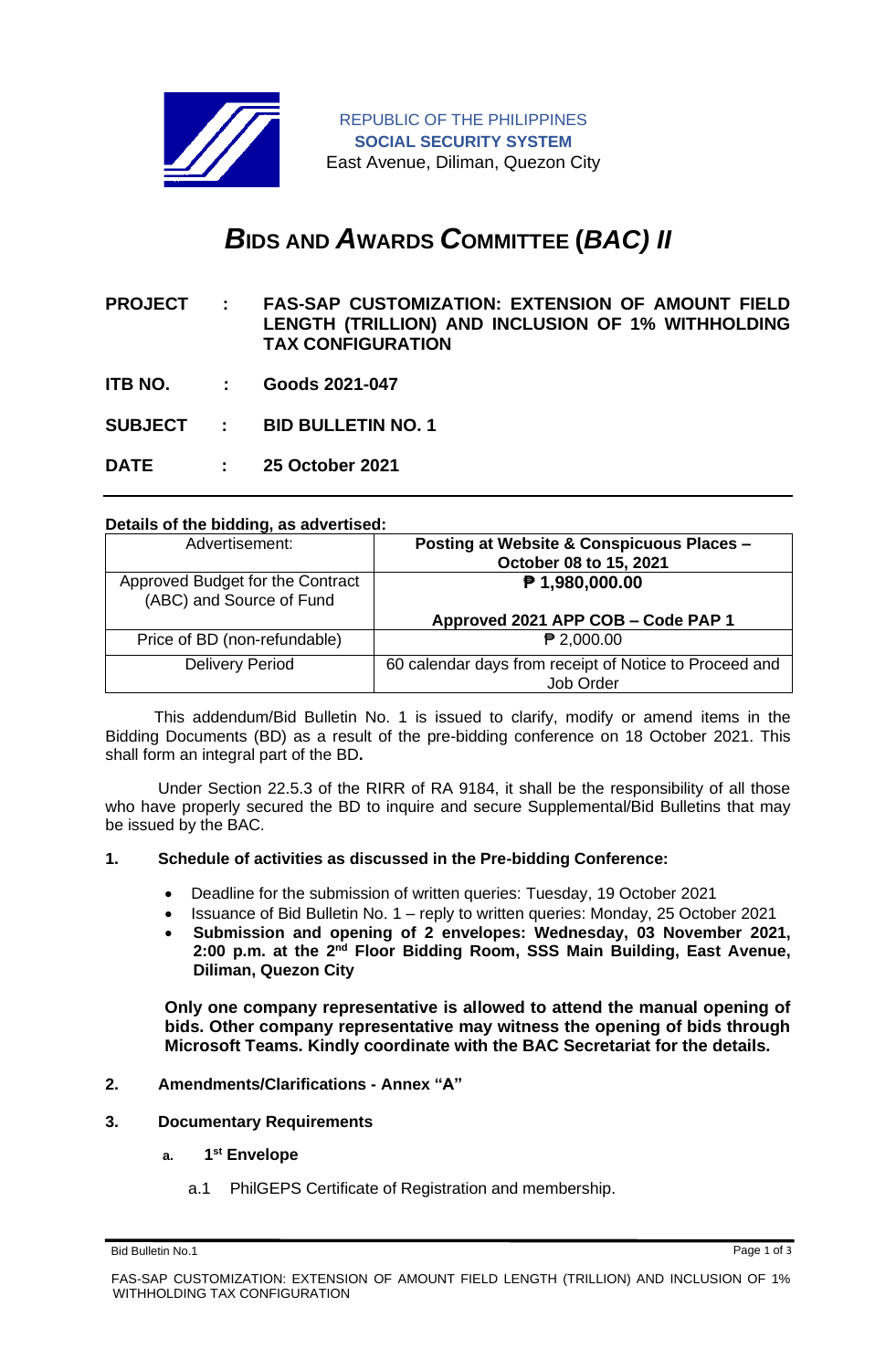In case of uploaded document/s, which validity period had already expired, submit the updated document/s.

- a.2 Statement of all its Ongoing Government and Private Contracts, including contracts awarded but not yet started, if any, whether similar or not similar in nature and complexity to the contract to be bid;
- a.3 Statement of Single Largest Completed Contract (SLCC) similar to the project to be bid, **with supporting documents**, equivalent to at least **50% of the ABC**, completed **within five (5) years** prior to the submission and opening of bids, adjusted by the bidder to current prices using PSA's consumer price index;

For this purpose, similar contracts shall refer to FAS-SAP Customization.

- a.4 NFCC Computation or committed Line of Credit (form supplied)
- a.5 JVA, in case of Joint Venture Class "B" Documents (Each partner of the joint venture shall submit the legal eligibility documents. The submission of technical and financial eligibility documents by any of the joint venture partners constitute compliance, except for SSS Clearance that must be complied by all JV partners);
- a.6 Bid Security (2% of the ABC for Cash or Manager's/Cashier's Check payable to SSS or Bank Draft of the ABC, 5% of the ABC for Surety Bond **or** Bid Securing Declaration – form supplied) and **a copy of the Authority to Notarize from the Notary Public).**
- a.7 Technical Documents project requirements
	- Section VI Schedule of Requirements (page 27)
		- Section VII Statement of Compliance with the Technical Specifications (pages 28 to 29)
- a.8 Omnibus Sworn Statement **and a copy of the Authority to Notarize from the Notary Public.**
- a.9 Foreign ownership limited to those allowed under the rules may participate in this Project, provided must submit any of the following:
	- Copy of Treaty, International or Executive Agreement; Or

• Certification from the relevant government office of their country stating that Filipinos are allowed to participate in government procurement activities for the same item or product.

• Certification from the DTI if the Bidder claims preference as a Domestic Bidder or Domestic Entity.

# **b. Checklist of the 2nd envelope:**

- b.1 Bid Form (form supplied) pages 35 to 36
- b.2 Bid Breakdown (form supplied) page 37

## **c. Additional Requirements to be submitted by the bidder with the Lowest Calculated Bid**

- c.1 2020 Income Tax Return filed through Electronic Filing and Payment System (EFPS) corresponding to the submitted Audited Financial Statement;
- c.2 Quarterly VAT for the period January to June 2021 or latest available Quarterly VAT;
- c.3 Documents listed in the Platinum Membership and updates, if any;
	- SEC (including Articles of Incorporation and General Information Sheet) / DTI Registration
	- ⚫ 2021 Mayor's Permit